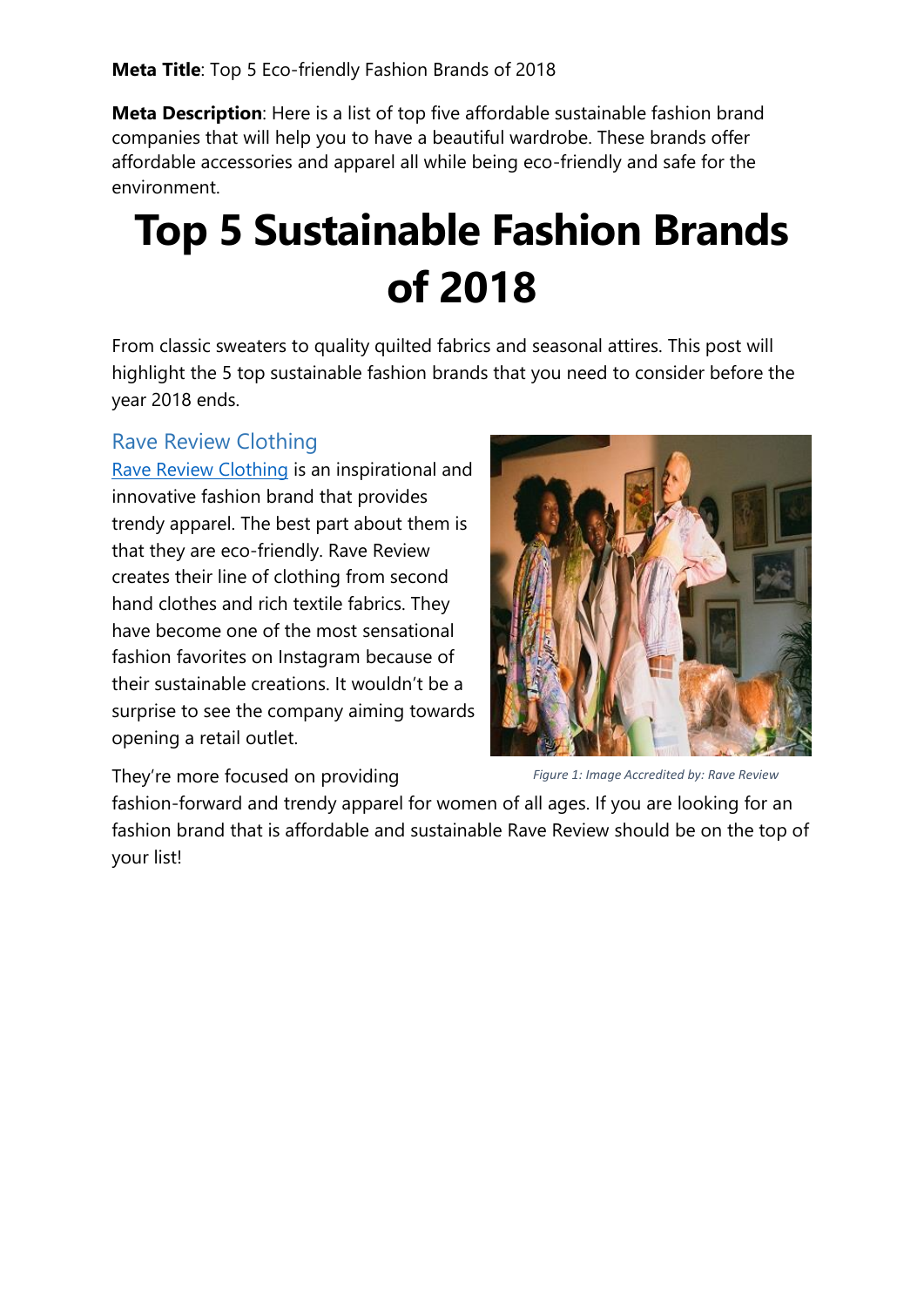#### **Meta Title**: Top 5 Eco-friendly Fashion Brands of 2018

**Meta Description**: Here is a list of top five affordable sustainable fashion brand companies that will help you to have a beautiful wardrobe. These brands offer affordable accessories and apparel all while being eco-friendly and safe for the environment.

### [Neubau](https://neubau-eyewear.com/)

Neubau is an independent lifestyle eyewear brand for optical frames and sunglasses. The company is inspired by urban culture and is based in Austria. The name of the brand pays homage to Vienna's Neubau district, famous as an international creative hub.

Neubau has a unique way of naming their creations. They distinguish their eyewear with actual names of people, some of the most popular frames include Eva, Adam, and Mark.



*Figure 2: Image Accredited by Neubau*

Through these gender specific names they create a differentiation between their men's and women's eyewear. The brand is also conscious about the environmental needs and produces eco-friendly eyewear. Looking for classy eyewear that is sustainable? Give [Neubau](https://neubau-eyewear.com/) a try!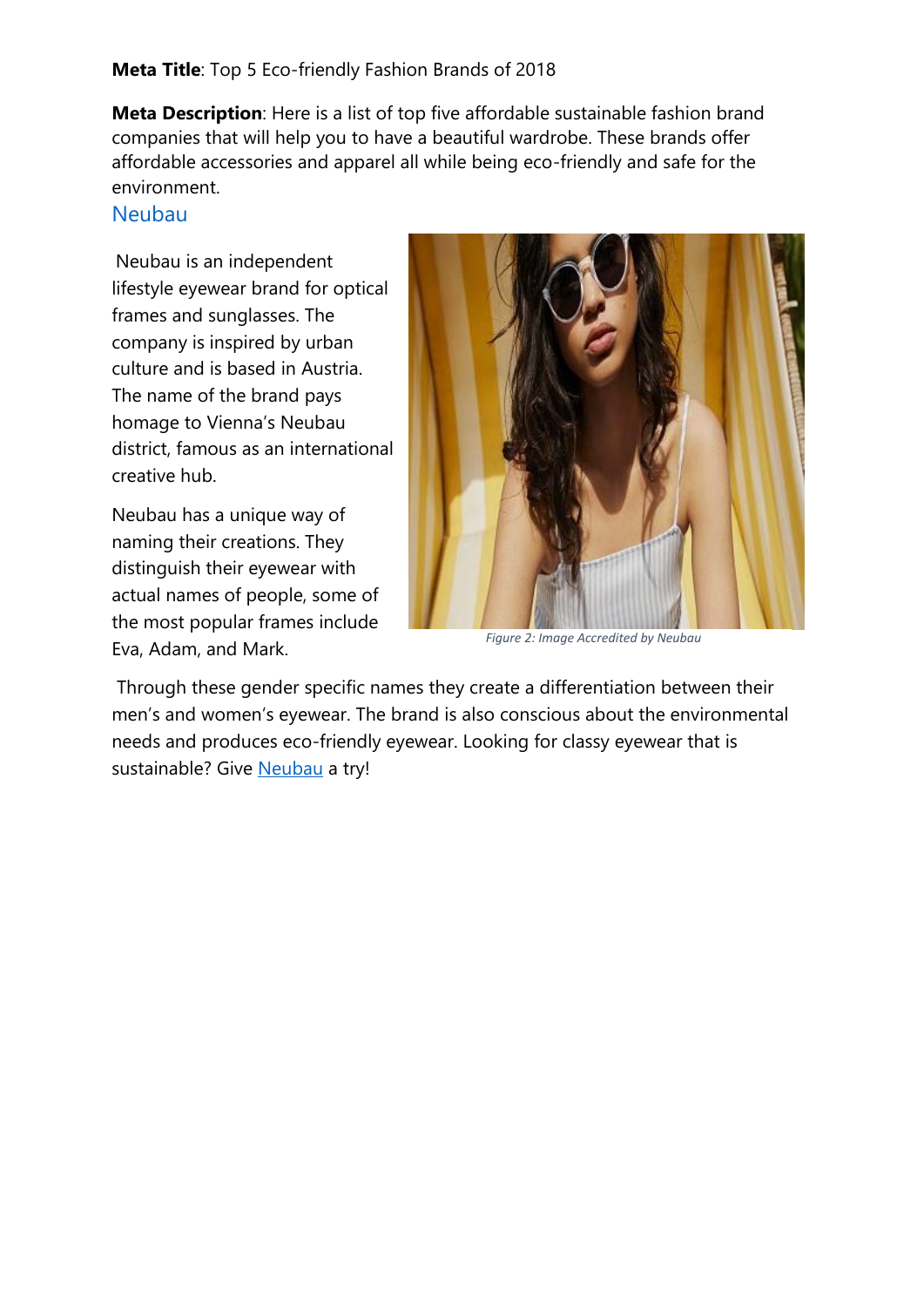**Meta Description**: Here is a list of top five affordable sustainable fashion brand companies that will help you to have a beautiful wardrobe. These brands offer affordable accessories and apparel all while being eco-friendly and safe for the environment.

## [Fonnesbech](https://fonnesbech-cph.com/)

What sets Fonnesbech apart from other clothing brands is their innovative approach, historic foundation, and sustainable perspective. The core values of Fonnesbech are design, heritage, and responsibility.

The brand has been operational since 1847, when Anders Fonnesbech launched the brand. His son took over the business and made Fonnesbech a premium fashion house. They take pride in producing designs based on



*Figure 3: Image Accredted by Fonnosbech*

historic pieces that have been upgraded to meet the modern standards.

They put their own innovative touch to produce high quality clothing with unique materials and cuts. They take responsibility to produce sustainable clothing and believe in sustainable approaches and business models. With [Fonnesbech](https://fonnesbech-cph.com/) you can have fashionable office wear that is eco-friendly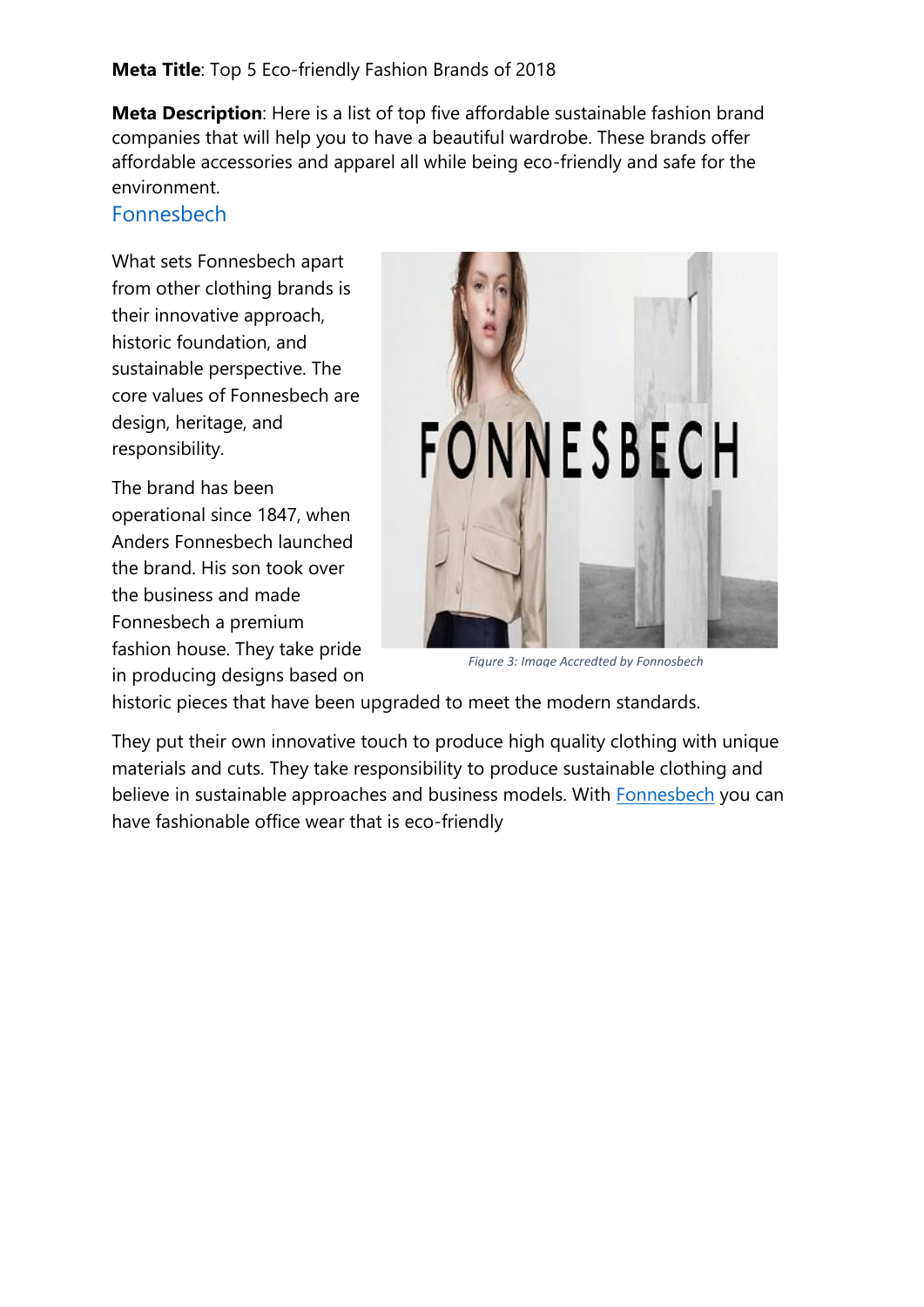#### **Meta Title**: Top 5 Eco-friendly Fashion Brands of 2018

**Meta Description**: Here is a list of top five affordable sustainable fashion brand companies that will help you to have a beautiful wardrobe. These brands offer affordable accessories and apparel all while being eco-friendly and safe for the environment.

## [Sindiso Khumalo SS18](https://www.sindisokhumalo.com/ss18gallery-1/)

Sindiso Khumalo is a sustainable designer located in London. Sindiso Khumalo is a Central St. Martins graduate. She developed the idea of providing high quality sustainable textiles keeping the African culture in mind.

Although, traditional roots are engraved into these designs, the collection is ideal for modern professional women who enjoy wearing sustainable clothing. Sustainability, craft, and empowerment



*Figure 4: Image Accredited by: SS18*

are the core values of the [Sindiso Khumalo's](https://www.sindisokhumalo.com/) brand.

Currently, the young artist is trying to expand her sustainable textile brand. She works closely with NGO's to develop handmade textiles for her designs.

# Alternative Apparel

Alternative Apparel has formulated a clothing line using eco-friendly materials. The brand believes in sustainable processes and has implemented quite a few of them to create sustainability.

Some of their sustainability initiatives include oxo-biodegradable mailer bags, vendor recycling program, and clean, safe work conditions.

For the clothes they design they use organic cotton and post-consumer recycled Polyester. Additionally lowimpact dyes, biodegradable fabric softeners, and reclaimed water. They



*Figure 5: Image Accredited by: Alternative Apparel*